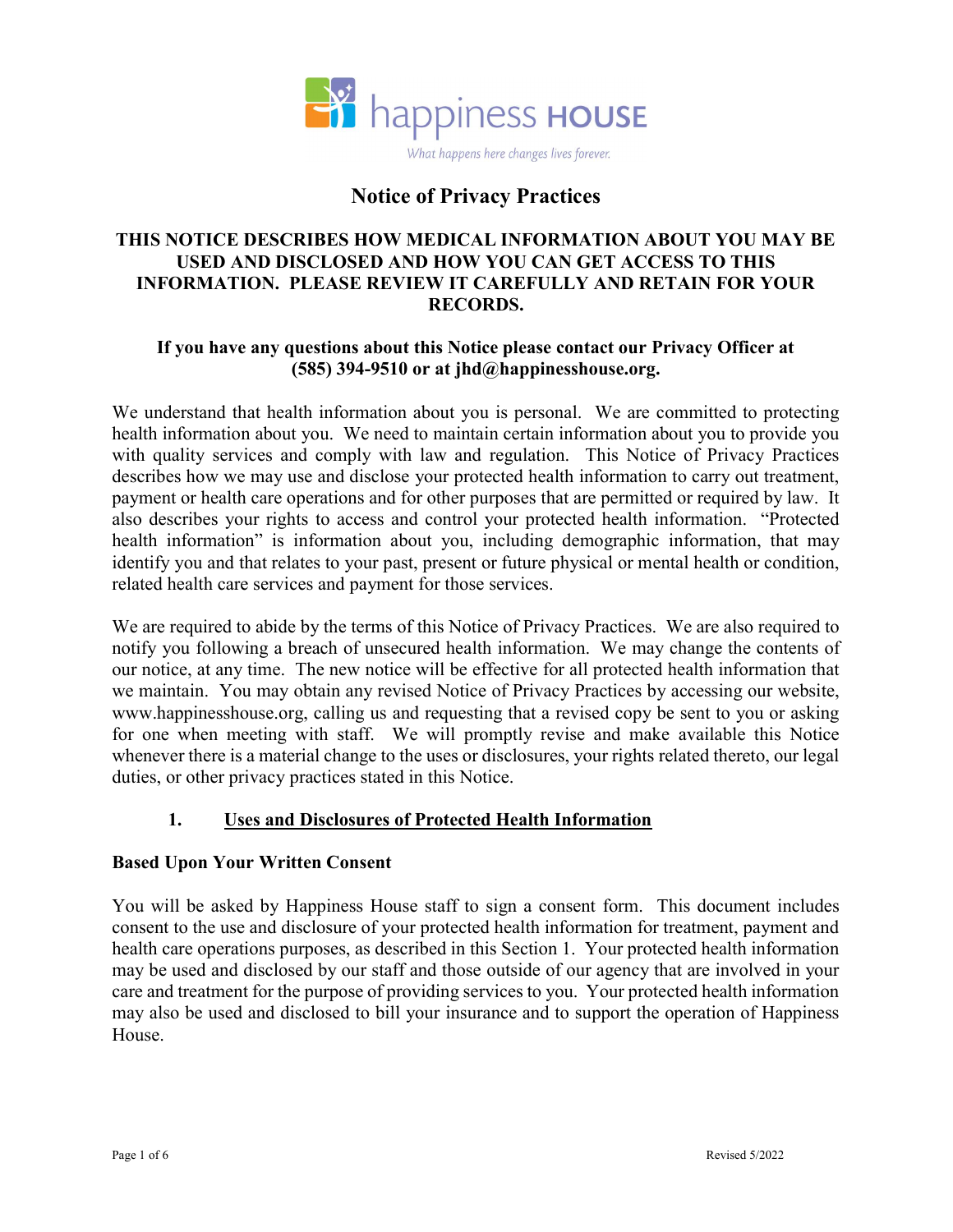Following are examples of the types of uses and disclosures of your protected health care information that Happiness House is permitted to make. These examples are not meant to be exhaustive, but to describe the types of uses and disclosures that may be made by our Agency.

Treatment: We will use and disclose your protected health information to provide, coordinate, or manage your services. This includes the coordination or management of your services with a third party that has already obtained your permission to have access to your protected health information, such as another service provider. For example, we might disclose your protected health information, as necessary, to a physician that provides care to you or to your Care Manager.

Payment: Your protected health information will be used, as needed, to obtain payment for services that we provide to you, such as: making a determination of eligibility or coverage for insurance benefits, and undertaking utilization review activities. For example, obtaining services may require that your relevant protected health information be disclosed to the health plan to obtain approval for Happiness House services. In addition, bills may be sent to you or third party payers, such as insurance companies or health plans. The information on the bill may contain information that identifies you, your diagnosis and services provided.

Healthcare Operations: We may use or disclose, as needed, your protected health information in order to support the business activities of Happiness House. These activities include, but are not limited to, quality assessment activities, employee review activities, training of health professionals and students, licensing, and conducting or arranging for other business activities. For example, we may use your information to evaluate the performance of staff involved in your care, to assess the quality of care you receive, and to learn how to improve our services.

We will share your protected health information with third party "business associates" that perform various activities for the Foundation or Agency. Whenever an arrangement between our Agency and a business associate involves the use or disclosure of your protected health information, we will have a written contract that contains terms that will protect the privacy of your protected health information.

We may use or disclose certain information about you in order to contact you for fundraising activities supported by Happiness House. You have the right to opt out of receiving these materials. If you or your family does not want to receive these materials, please contact our Privacy Officer and request that these fundraising materials not be sent. You have the right to request to opt back in at any point by contacting the Associate Director of Ability Partners Foundation at (585) 412-9040.

#### Based upon Your Written Authorization

Certain uses and disclosures require your authorization. An authorization is required, with certain exceptions, for any use or disclosure of your protected health information for marketing purposes or for purposes involving the sale of your protected health information. Also, a specific authorization is required for the release of HIV/AIDS, mental health, and psychotherapy notes and information.

 Signed Release: Except as described in this Notice, uses and disclosures will be made with your written authorization. The authorization names the individual/agency which we can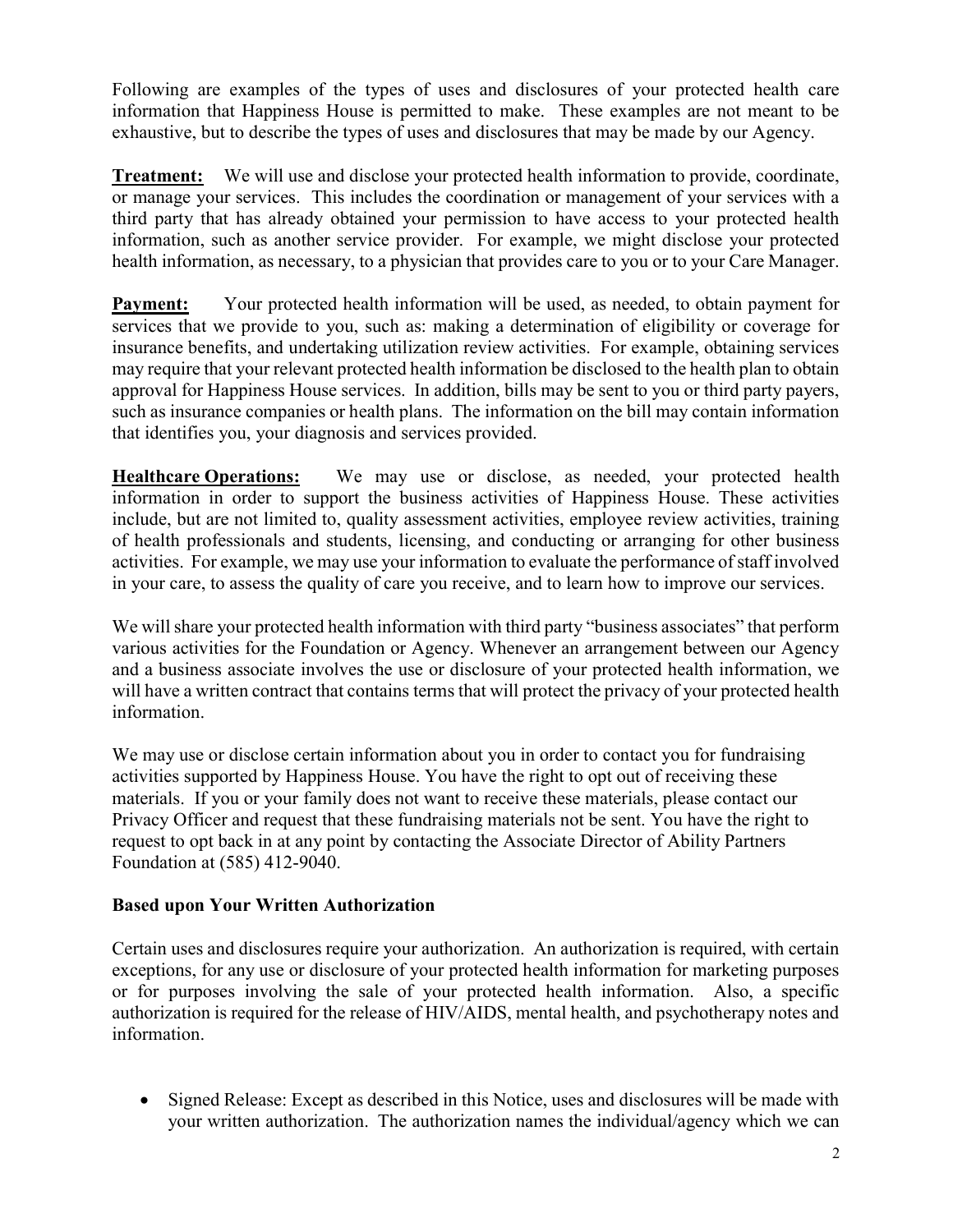release or receive information from and the type of information (example: assessments, case notes, etc.) which can be released.

 Revoking Authorization: You may revoke such authorization, at any time, in writing, except to the extent that Happiness House has taken an action in reliance on the use or disclosure indicated in the authorization. Authorization remains valid until revoked in writing by an authorized individual or the expiration of services.

### Other Permitted and Required Uses and Disclosures That May Be Made With Your Consent, Authorization or Opportunity to Object

We may disclose to a member of your family, a relative, a close friend or any other person you identify, your protected health information that directly relates to that person's involvement in your health care. If you are unable to agree or object to such a disclosure, we may disclose such information as necessary if we determine that it is in your best interest based on our professional judgment. In this regard, we will ask you to provide us with the names of persons to whom we may speak. We may use or disclose protected health information to notify or assist in notifying a family member, personal representative or any other person that is responsible for your care of your location, general condition or passing. Finally, we may use or disclose your protected health information to an authorized public or private entity to assist in disaster relief efforts and to coordinate uses and disclosures to family or other individuals involved in your health care.

#### Other Permitted and Required Uses and Disclosures That May Be Made Without Your Consent, Authorization or Opportunity to Object

We may use or disclose your protected health information in the following situations without your consent or authorization. These situations include:

Required by Law: We may use or disclose your protected health information to the extent that the use or disclosure is required by law. The use or disclosure will be made in compliance with the law and will be limited to the relevant requirements of the law. You will be notified, as required by law, of any such uses or disclosures.

Public Health: We may disclose your protected health information for public health activities and purposes to a public health authority that is permitted by law to collect or receive the information. The disclosure will be made for the purpose of controlling disease, injury or disability. We may also disclose your protected health information, if directed by the public health authority, to a foreign government agency that is collaborating with the public health authority.

Communicable Diseases: We may disclose your protected health information, if authorized by law, to a person who may have been exposed to a communicable disease or may otherwise be at risk of contracting or spreading the disease or condition.

Health Oversight: We may disclose protected health information to a health oversight agency for activities authorized by law, such as audits, investigations, and inspections. Oversight agencies seeking this information include government agencies that oversee the health care system, government benefit programs, other government regulatory programs and civil rights laws.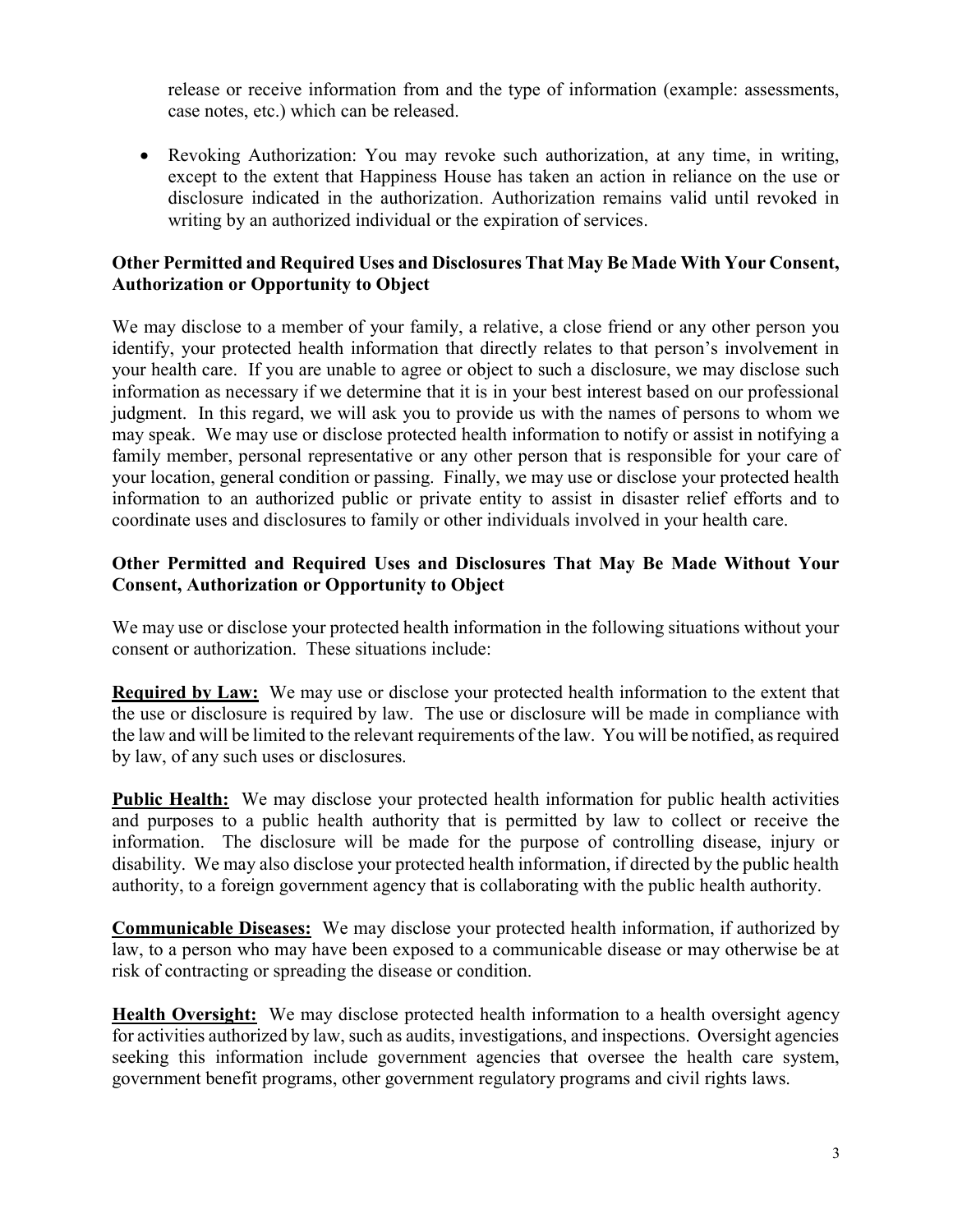Abuse or Neglect: We may disclose your protected health information to a public health authority that is authorized by law to receive reports of child abuse or neglect. In addition, we may disclose your protected health information if we believe that you have been a victim of abuse, neglect or domestic violence to the governmental entity or agency authorized to receive such information. In this case, the disclosure will be made consistent with the requirements of applicable federal and state laws.

Food and Drug Administration: We may disclose your protected health information to a person or company required by the Food and Drug Administration to report adverse events, product defects or problems, biologic product deviations, tract products; to enable product recalls; to make repairs or replacements, or to conduct post-marketing surveillance, as required.

Legal Proceedings: We may disclose protected health information in the course of any judicial or administrative proceeding, in response to an order of a court or administrative tribunal (to the extent such disclosure is expressly authorized), and in certain conditions in response to a subpoena, discovery request or other lawful process. Special rules apply for HIV/AIDS information and mental health information.

Law Enforcement: We may also disclose protected health information, so long as applicable legal requirements are met, for law enforcement purposes. These law enforcement purposes include (1) legal processes and as otherwise required by law, (2) limited information requests for identification and location purposes, (3) disclosures pertaining to victims of a crime, (4) where there is suspicion that death has occurred as a result of criminal conduct, (5) in the event that a crime occurs on the premises of Happiness House, and (6) medical emergency (not on Happiness House's premises) and it is likely that a crime has occurred.

Coroners, Funeral Directors, and Organ Donation: We may disclose protected health information to a coroner or medical examiner for identification purposes, determining cause of death or for the coroner or medical examiner to perform other duties authorized by law. We may also disclose protected health information to a funeral director, as authorized by law, in order to permit the funeral director to carry out their duties. We may disclose such information in reasonable anticipation of death. Protected health information may be used and disclosed for cadaveric organ, eye or tissue donations purposes.

Criminal Activity: Consistent with applicable federal and state laws, we may disclose your protected health information, if we believe that the use or disclosure is necessary to prevent or lessen a serious and imminent threat to the health or safety of a person or the public. We may also disclose protected health information if it is necessary for law enforcement authorities to identify or apprehend an individual.

Military Activity and National Security: When the appropriate conditions apply, we may use or disclose protected health information of individuals who are Armed Forces personnel (1) for activities deemed necessary by appropriate military command authorities; (2) for the purpose of a determination by the Department of Veterans Affairs of your eligibility for benefits, or (3) to foreign military authority if you are a member of that foreign military services. We may also disclose your protected health information to authorize federal officials for conducting national security and intelligence activities, including for the provision of protective services to the President or other legally authorized.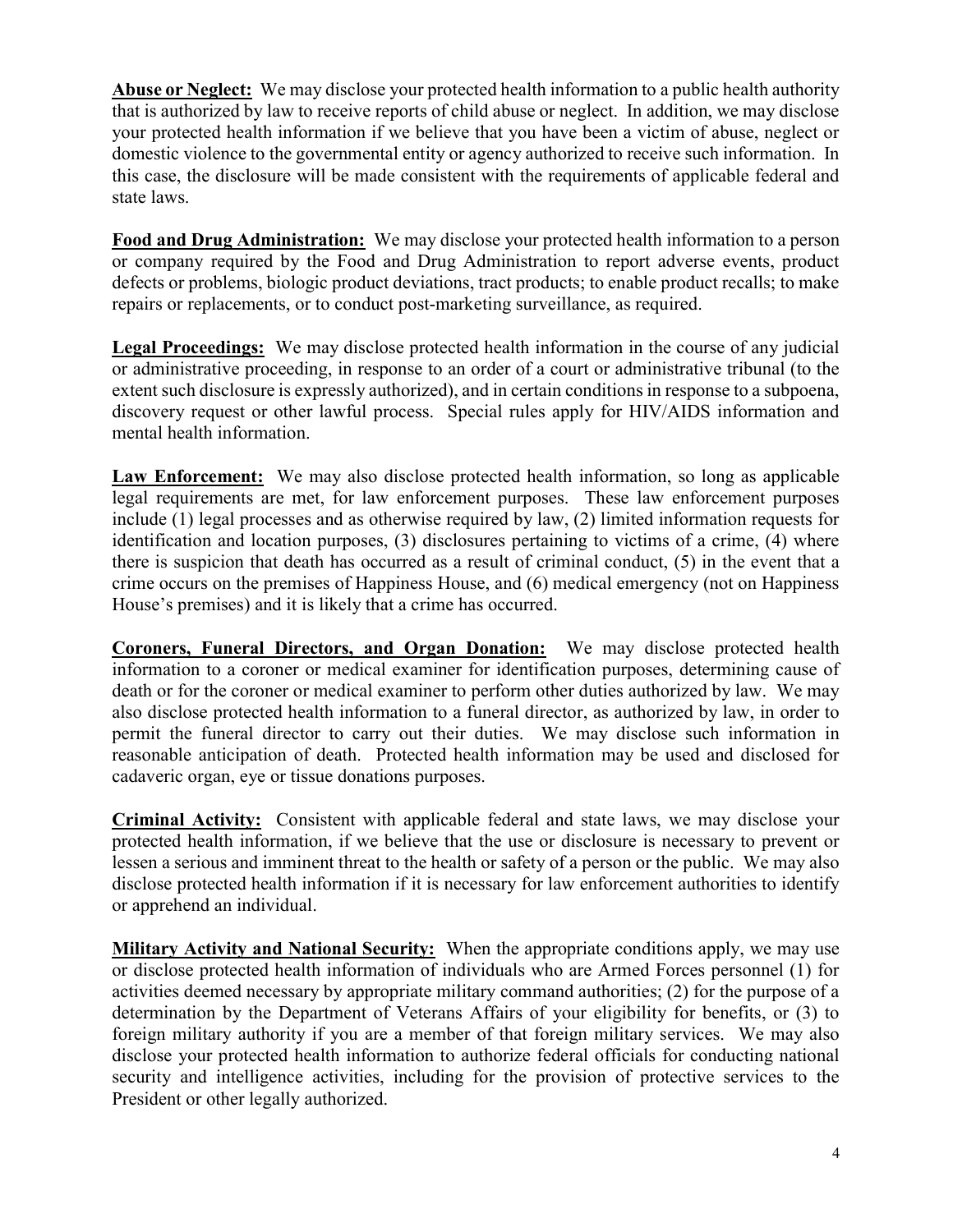Workers' Compensation: Your protected health information may be disclosed by us as to comply with workers' compensation laws and other similar legally-established programs.

Inmates: We may use or disclose your protected health information if you are an inmate of a correctional facility and your physician created or received your protected health information in the course of providing care to you.

Required Uses and Disclosures: Under the law, we must make disclosures to you and when required by the Secretary of the Department of Health and Human Services to investigate or determine our compliance with the requirements of Section 164.500 *et. seq.* 

# 2. Your Rights

Following is a statement of your rights with respect to your protected health information and a brief description of how you may exercise these rights.

You have the right to inspect and copy your protected health information. This means you may inspect and obtain a copy of protected health information about you for as long as we maintain the protected health information.

We may charge a reasonable, cost-based fee for the costs of copying, mailing or other supplies associated with your request, up to \$0.75 per page for copied records. We may deny your request to inspect and copy in certain limited circumstances. If you are denied access, you may request that the denial be reviewed by Happiness House and/or the New York State Office of Mental Health. Please contact our Privacy Officer if you have questions about access to your medical record.

You have the right to request a restriction of your protected health information. This means you may ask us not to use or disclose any part of your protected health information for the purposes of treatment, payment or healthcare operations. You may also request that any part of your protected health information not be disclosed to family members or friends who may be involved in your care or for notification purposes as described in this Notice of Privacy Practices. Your request must state the specific restriction requested and to whom you want the restriction to apply.

Happiness House is not required to agree to a restriction that you may request, except we must agree to your request to restrict the information we provide to your health plan if the disclosure is not required by law and the information relates to health care being paid in full by someone other than the health plan. If Happiness House believes it is in your best interest to permit use and disclosure of your protected health information, your protected health information will not be restricted. If Happiness House does agree to the requested restriction, we may not use or disclose your protected health information in violation of that restriction unless it is needed to provide emergency treatment. You may request a restriction by contacting our Privacy Officer in writing.

You have the right to request to receive confidential communications from us by alternative means or at an alternative location. We will accommodate reasonable requests. We may also condition this accommodation by asking you for information as to how payment will be handled or specification of an alternative address or other method of contact. We will not request an explanation from you as to the basis for the request. Please make this request in writing to our Privacy Officer.